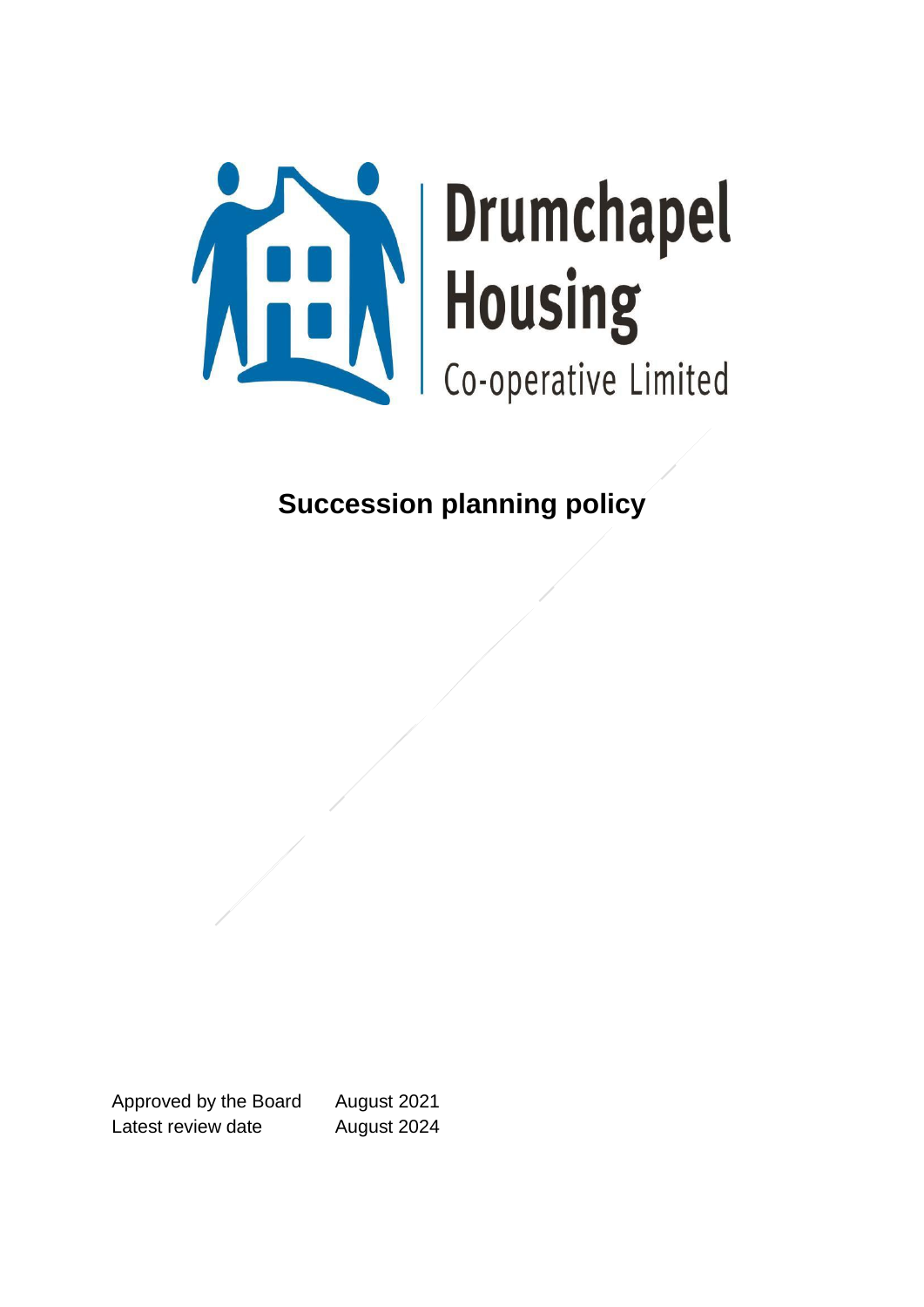

### **1. Introduction**

- 1.1 This succession planning policy seeks to define our approach to succession planning and how talent is managed to ensure that there is a continued supply of suitably qualified staff and Board members to safeguard our current assets, to continue to provide a high quality service and to satisfy our future growth.
- 1.2 Succession planning is a process for identifying future human resource needs and developing internal people with the potential to fill positions in the organisation, either in the short or the long term, to ensure such future needs are met.
- 1.3 We have taken account of the Regulatory Standards of Governance and Financial Management in reviewing this document, particularly section 6.2 which forms part of Standard #6 which seeks to ensure that the *Committee and senior officers have the skills and knowledge they need to be effective.*
- 1.4 This policy formalises what has become our practice in recent years rather than introduce a new concept.

# **2. Equality and Human Rights**

- 2.1 Through its equality and human rights policy, the Co-operative aims to promote the commitment to zero tolerance of unfair treatment or discrimination and to ensure that no person, group of persons or organisation who deal with the Co-operative in any way or who requires a service, assistance or advice from the Co-operative, or who is employed by (or serves) in any capacity by the Co- operative is treated less favourably than any other person, group of persons ororganisation.
- 2.2 As part of our commitment to ensuring equal opportunities for all, the Cooperative has installed an induction loop system in the reception area, interview rooms and boardroom. Where a need is identified, all written information can be provided in Braille; larger font; translated into an alternative language; or on CD where data is converted to voice. In this regard, we can make this policy available in an alternative format on request.
- 2.3 In accordance with the equality and human rights policy, the Co-operative has applied a screening process to determine whether this policy should be subject to an equality impact assessment. This assessment has indicated that it is not required in this instance.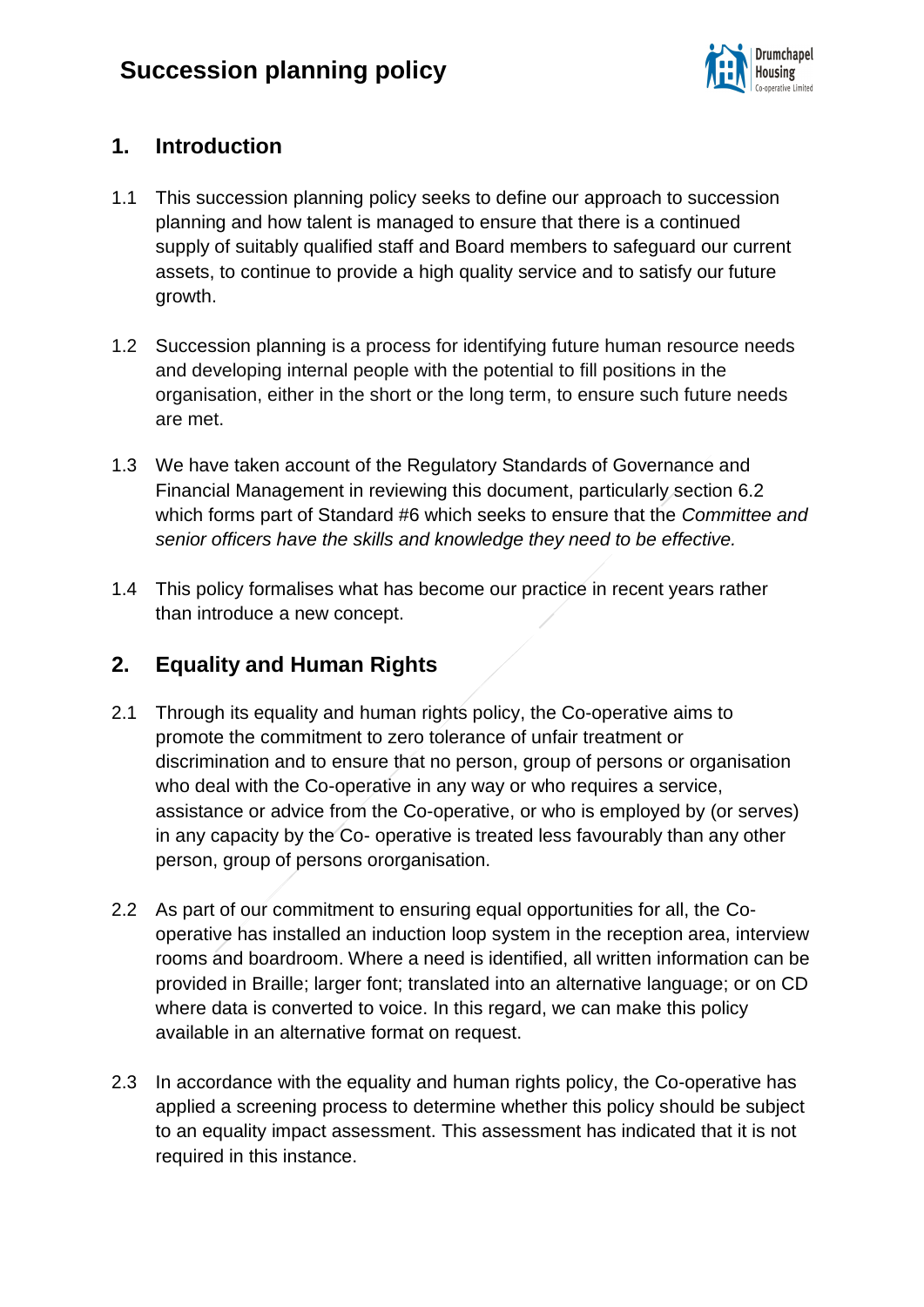# **Succession planning policy**



### **3. Aims and benefits of succession planning**

- 3.1 Research carried out by GWSF (the Glasgow and West of Scotland Forum of Housing Associations) in collaboration with SHARE (Scottish Housing Associations Resources for Education) and EVH (Employers in Voluntary Housing) and Scottish Federation of Housing (SFHA) highlighted the increasing need for RSLs to actively address succession planning.
- 3.2 The research points to two key factors, one relating to Boards and the other to Boards and staff. These are noted below:
	- It has become increasingly difficult within the sector to attract and retain new Board members, exacerbated by the fact that many RSLs are no longer developing and/or carrying out major environmental repairs.
	- Because of the way in which the sector came into being, many senior officers are currently approaching retirement age (and many have already retired). It may therefore be that a disproportionately higher number of RSLs will have to undertake senior officer recruitment in the coming years. At the same time and for the same reasons, many Board members are deciding to step away following many years of voluntary service.
- 3.3 Underneath the above is a whole raft of other relevant factors, such as:

*On the Board………………….*

- Ensuring that Board membership does not move towards the minimum seven; linked to this, low Board membership can increase the risk of inquorate meetings.
- Ensuring that the Co-operative has now and in the future capable office bearers, particularly in relation to the position of Chair.
- Taking steps to ensure a mix of skills amongst Board members, this being particularly important as the environment in which we operate becomes more challenging.
- Seeking a mix of newer and more experience Board members.
- Overcoming the perception that may exist in some communities that governing bodies are "cliques". (We do not consider this to be the case at Drumchapel, but we may have to take steps to ensure that there is no negative perception).

*Within the staff team*………………….

• Identify potential internal successors to key positions and identify human resource risks and gaps, for example where there may be no suitable successors.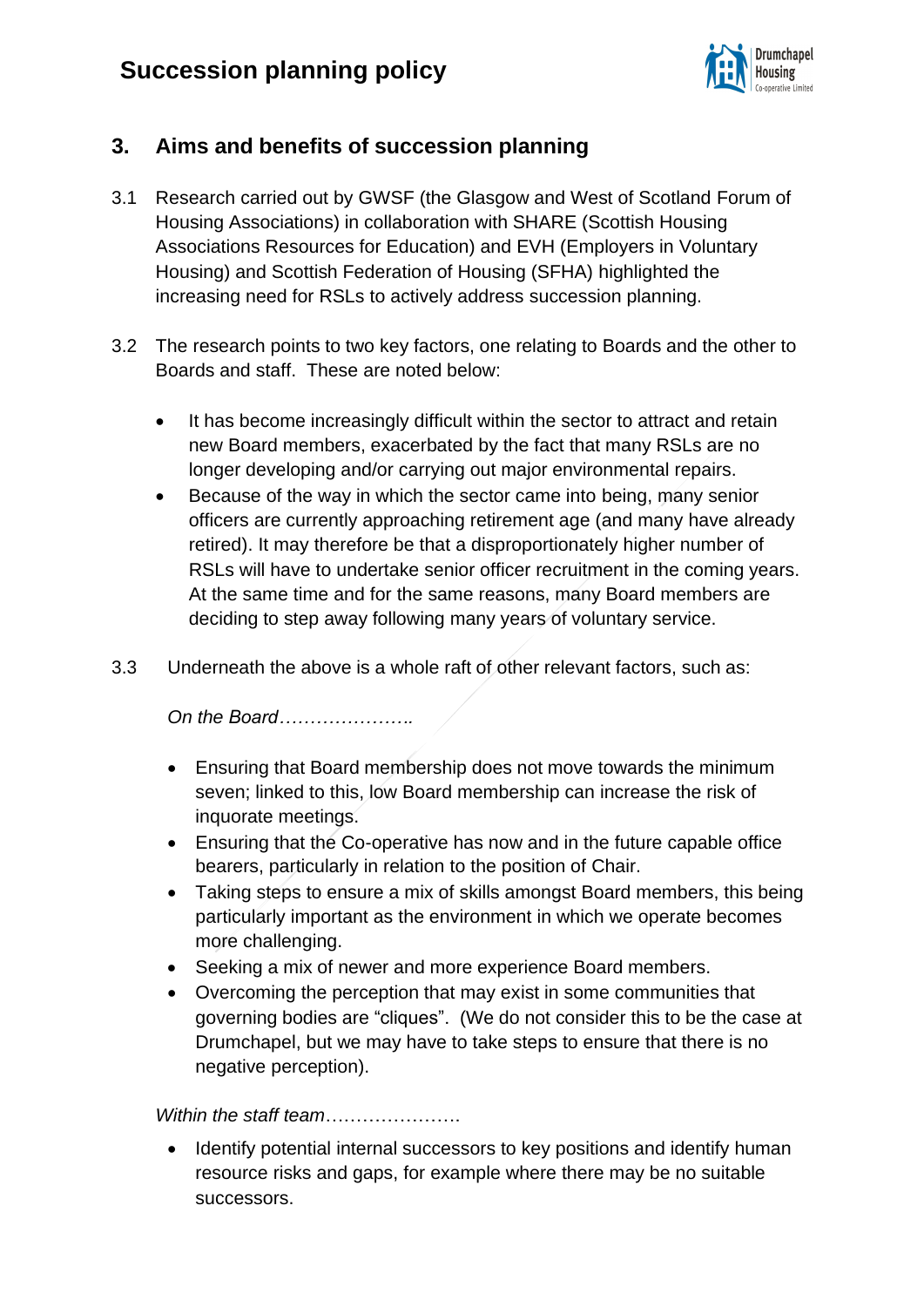# **Succession planning policy**



- Identify development programmes/career paths that may be available to ensure that potential internal successors who possess the required qualifications, skills and experience are in place.
- Provide a link between the processes of personal development planning, training and the Co-operative's future human resource needs.
- Encourage managers to consider the wider issues associated with succession planning and future business needs.
- 3.2 The benefits of good succession planning include the following:
	- Encouraging a strategic approach to the way in which our Board membership and human resource planning is linked to our business plan and strategic objectives.
	- Ensuring that we continue to have a thriving Board and that, in very basic terms, we do not fall foul of any constitutional requirements related to minimum numbers.
	- Being able to better identify people with the potential for further development and/or promotion.
	- Ensuring that all Board and staff are being allowed to develop in a way that allows them to fill their current (and any future) roles effectively.
	- Identifying learning and development needs for each individual and having the opportunity of addressing these effectively.
- 3.3 Whilst the Co-operative does not have a large staff team and this may mean few opportunities for promotion, we will continue to try to nurture and encourage our staff so that they are equipped to present themselves for any promoted posts that may come up.

### **4. The succession plan**

- 4.1 The Co-operative's succession plan will comprise the following elements:
	- a) In order to effectively target future succession needs, it is important to consider the Board and staff competencies and capacity in relation to our current (and possibly future) objectives. This is an area where improvements in approach have already been improved upon: for the Board we engage the services of an independent consultant to augment the training needs assessment/training plan agreed through DRUMCOG training plan and individual training plans following on for the annual Board effectiveness review.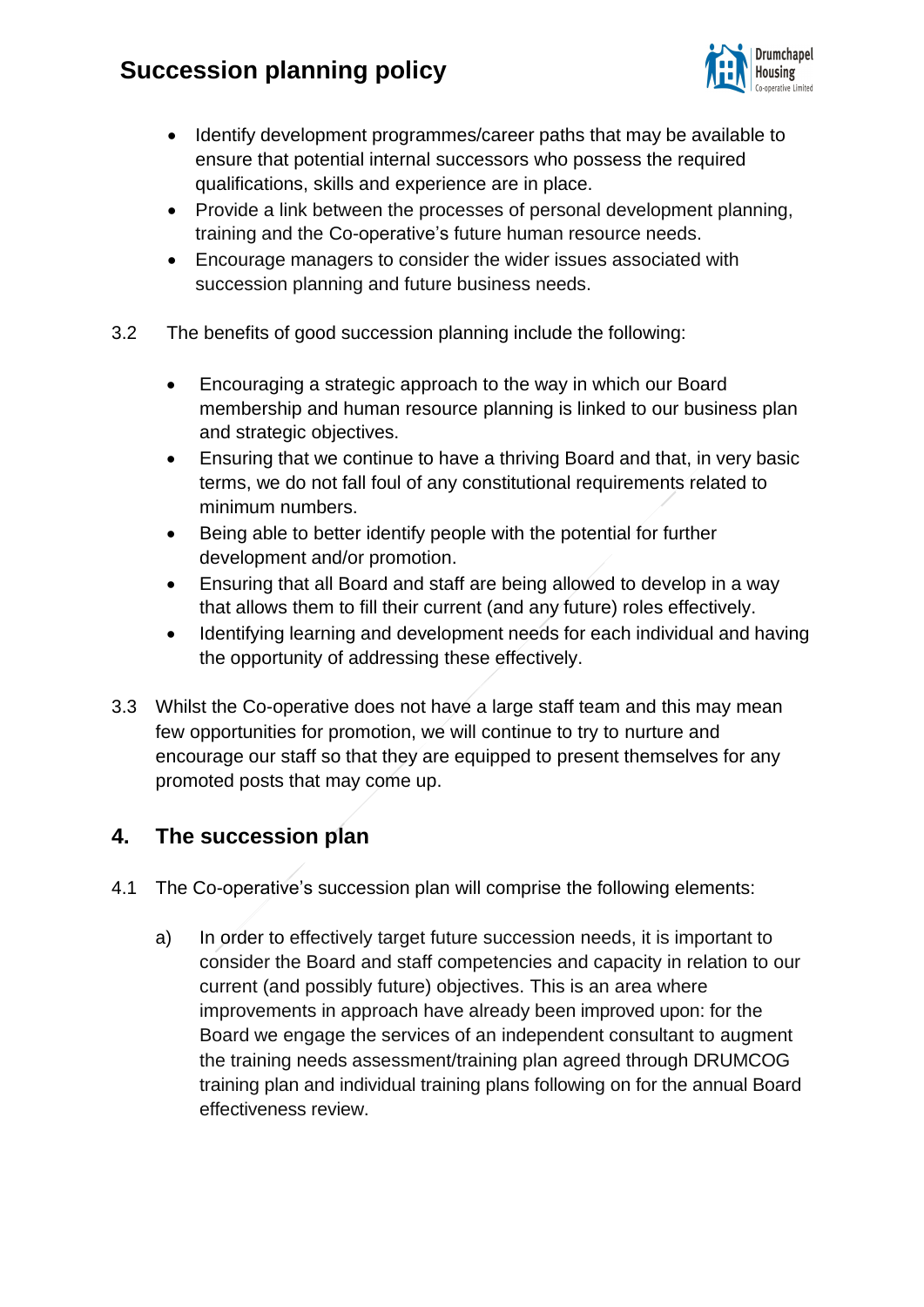

- b) We examine our current strengths and weaknesses and consider what external factors may affect our future direction (for example, sectoral, societal, environmental, legislative, etc).
- c) We consider some of the techniques successfully used by other RSLs, such as considering how younger people might be attracted to becoming involved in the running of the Co-operative or whether we can work with some of the individuals on the tenant panel to help prepare them for Board membership.
- d) Within the staff team at Grades 1 to 8, we need to identify and make the most of the huge potential that exists. The Co-operative's staff team is effective, diligent, well-qualified and gels well together. It is incumbent upon the Board and senior staff to make sure that we do not risk losing the future contribution that could be made by the staff team. It is also important that managers identify an interim successor to step in should an emergency arise.
- 4.2 We will need to involve both staff and Board in the development of the succession plan. As with other key documents, a staff working group will produce a draft plan for the Board's consideration. We anticipate the first draft to be available by the end of May and for this to be finalised in light of any changes required as a result of the business plan review.

#### **5. Annual development and review cycle**

5.1 The annual development and review cycle will be as noted below:

| <b>Task</b>                                                    | Month                  |
|----------------------------------------------------------------|------------------------|
| Staff working group presents draft succession<br>plan to Board | May<br>(Board meeting) |
| Annual review of business plan                                 | August                 |